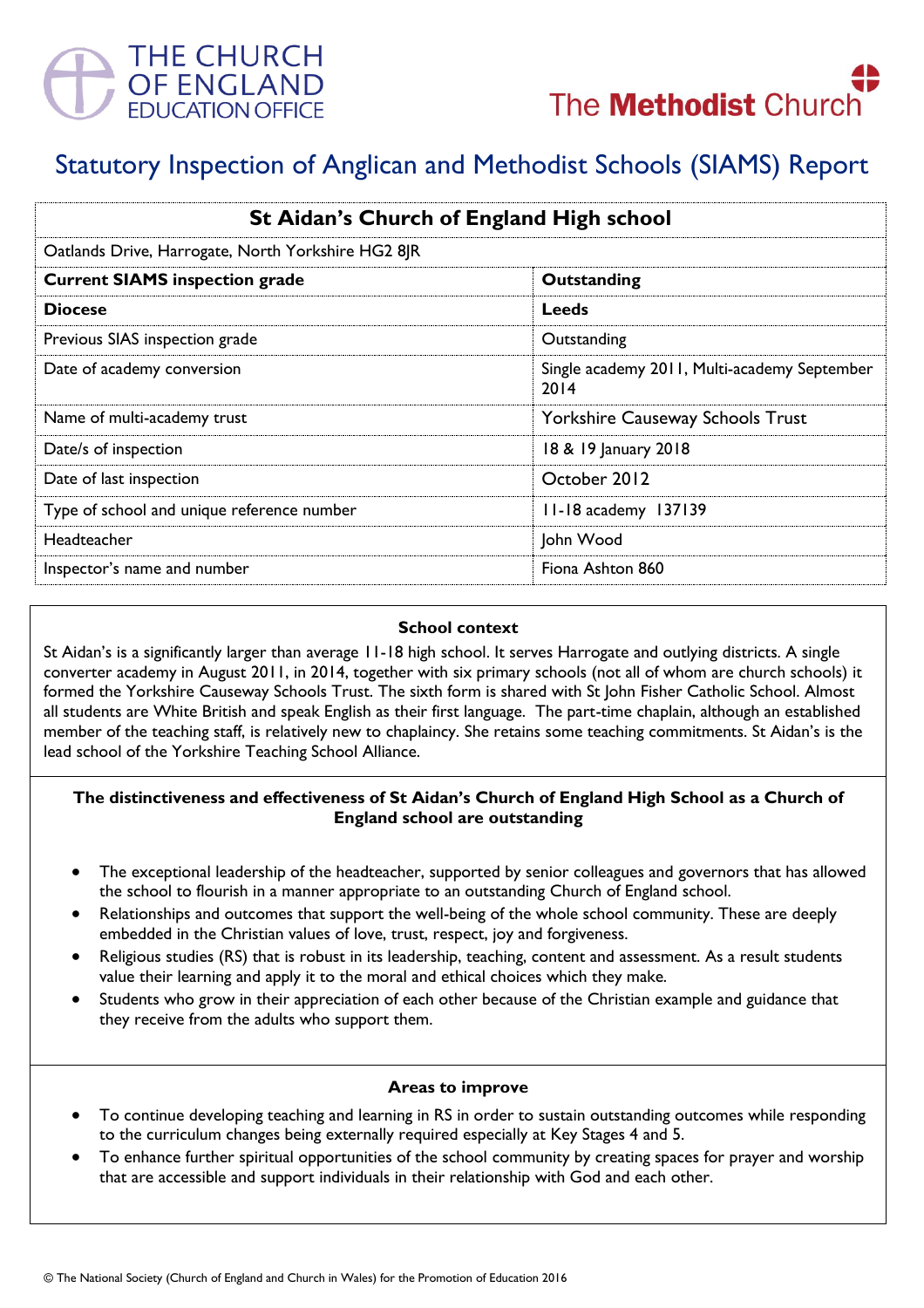## **The school, through its distinctive Christian character, is outstanding at meeting the needs of all learners**

St Aidan's is a community where students achieve exceptional outcomes. Academic achievement, especially at Key Stage 4 is well above average. The school provides a broad and balanced curriculum with RS at its core. For a minority of students for whom wholly academic learning is inappropriate, the school makes excellent alternative provision. Equally important to the school is the social, moral, spiritual and cultural progress (SMSC) of each student. In this community where each individual is recognised as a unique child of God, all success is underpinned by an overt and utterly distinctive Christian understanding that 'From everyone to whom much has been given, much will be expected' (Luke 12:48). The headteacher is determined that both the school and the wider community understand that all decisions are bound by this and the command to 'love your neighbour as you love yourself'.

Attendance is excellent, students enjoy being in school. For the very small minority for whom attendance is an issue, the school works unstintingly to effect positive change. Exclusions are a rarity and a last resort.

Relationships are a palpable strength of this inclusive school. They are respectful at all levels and, as a result, behaviour is exemplary in this large and vibrant community. Those who might be vulnerable are nurtured so that they can both contribute and achieve to their full potential. Students speak of 'very welcoming teachers' who 'offer great support both for your work and for things you want to try'. A sixth form student described the school as offering 'unconditional love'. Students across the board are proud that theirs is a school where you can speak to anyone irrespective of year group. When issues occur, they are swiftly dealt with. Students appreciate the strong sense of justice and reconciliation that adults apply to issues and conflict resolution. They understand these concepts in their theological contexts. Parents appreciate that the strong Christian ethos that the school promotes is a reality for their children. It leads to staff going to what one parent described as 'beyond anything that I could have expected' and another as 'astonishing'. They see this as emanating from Christian kindness and compassion. Equally appreciated is the exceptional level of support and guidance that is offered to students through the school's careers provision which is nationally recognised as excellent.

St Aidan's is a richly inclusive school. While its strong Christian witness shines through, those adults and students of other or no faith feel equally part of the community. Students are enabled to appreciate other cultures and faiths through music, art and drama. There is an extensive range of trips, clubs and activities that support students' understanding of culture and diversity. The school's international links with projects in Tanzania and Peru as part of their engagement with Zawadi and with a secondary school in Sri Lanka enrich students understanding of Christianity as a culturally diverse world faith. Equally, however, students are encouraged to support charities and organisations that improve the lives of the local and national population. RS though its support for fundraising, collective worship and a range of enrichment activities makes a very significant contribution to the Christian character of the school.

## **The impact of collective worship on the school community is outstanding**

Collective worship is a binding strength of this church school. Carefully planned, it reflects the liturgical calendar and allows the community to respond to current issues and events. Students are consulted about worship and their ideas and opinions are used constructively. They share in the evaluation of worship. The chaplain, leadership team and local clergy ensure that worship is relevant and inspiring. The appointment of the committed and creative lay chaplain enhances the students' understanding of the breadth of the Anglican tradition because a greater number of local clergy now visit the school and lead worship. The richness of the liturgical calendar fosters formal celebrations such as Harvest Festival and Christingle. The Ash Wednesday service is part of the worship tradition of the school. Students understand the theological purpose and importance of the different forms of worship. Communion is celebrated weekly in school for tutor groups. Thus students share in the Eucharist and are invited to recognise how worship conveys the message of God's saving grace through different styles. Students particularly value that collective worship is age sensitive and helps them understand how to follow Jesus and improve their relationship with God. Each day students gather to worship as a tutor group, using the 'Thought for the Day' resources prepared by the chaplain, or as a year group. This is very well led by senior and middle leaders. In a Year 13 worship, students reflected carefully on their current anxieties and pressures and the biblical instruction 'do not worry'. Year 9 students engaged fully in playing 'Simon says…' before settling to think about what God says to us. Students lead worship with considerable confidence and autonomy. This was an area for development following the previous inspection. The Year 13 Senate encouraged Year 8 to be aware of the dangers and distractions of social media by considering the benefits of 'laying up treasures in heaven' (Matthew 6:19-21). Music enriches worship in a myriad of ways. Aidan's Flame, and the school choirs, orchestra and ensembles encourage singing as praise. They enliven worship. The dedicated school chapel is well used for worship, reflection, choral praise and as a hub for Christian groups. A local church also meets in it as does the parents' prayer group that is vigorous in its spiritual support of the school community. Rock Solid for Key Stage 3 students, and the flourishing Christian Union for Years 11 to 13, are examples of how students are helped in their spiritual development and given opportunities for personal prayer. Students like that all worship always 'leaves you with something to think about' and parents value the school as a safe place for their children to share their faith and as a place where faith and diversity are celebrated.